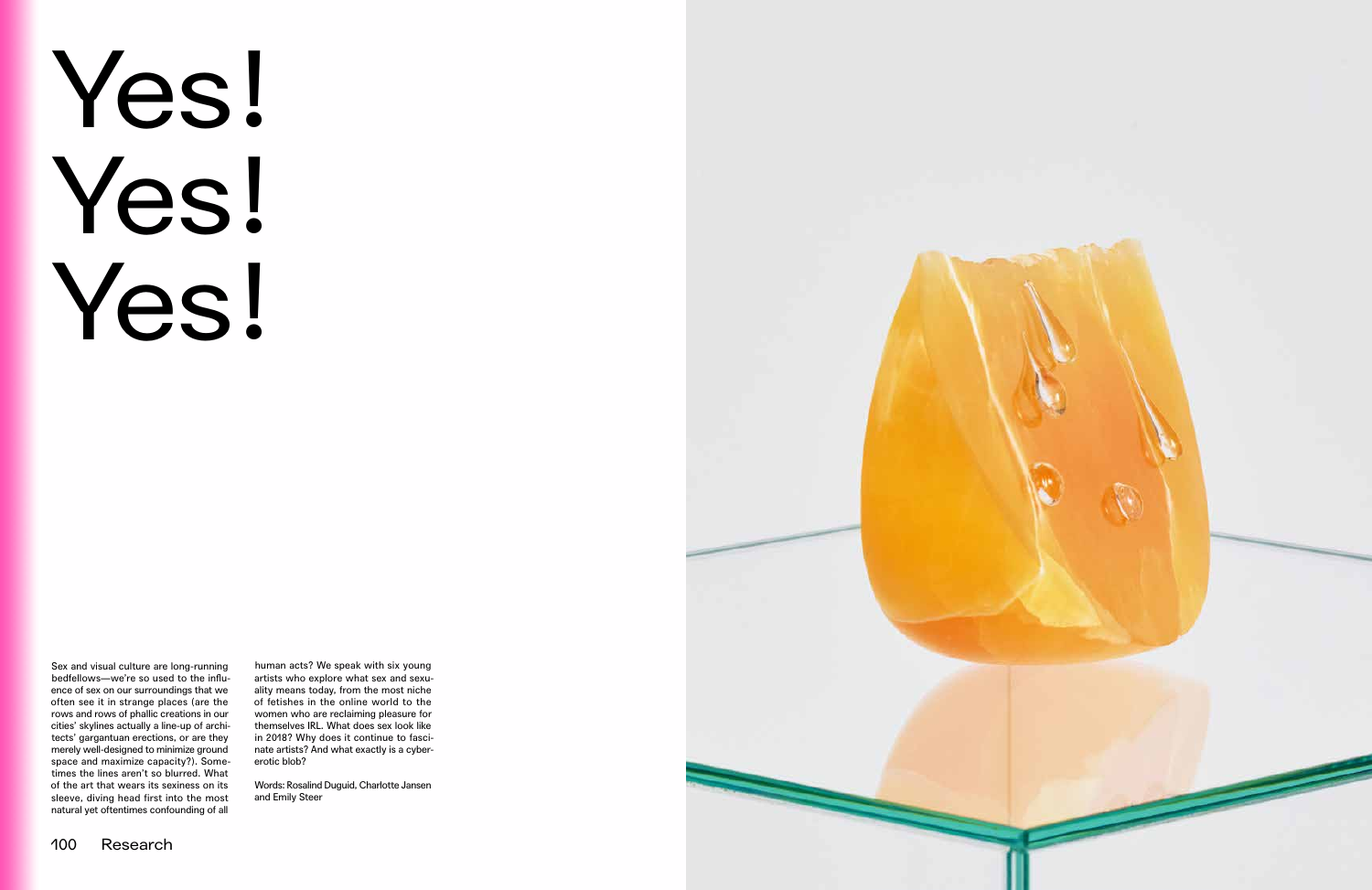## Nevine Mahmoud *JUICY FRUIT & HARD STONE*



"For me, a fnger or a crack could also be erotic. And that could be any gender. It's about touching, and hidden places." Suggestion and seduction are key to Nevine Mahmoud's sculptures—cold, stony forms that draw the mind to the warmest parts of the human body.

*How does eroticism feed into your practice?* The sculptures are rooted not just in eroticism as a theme or feeling but specifcally in sculpture. There are a lot of female surrealists who I am very interested in, and then their male counterparts, like the Duchamp erotic objects, which were something I grew up with and was always very intrigued by. They're erotic objects, weird body parts—today that might be sex toys. I thought it would be interesting with stone because the process of making it is so labour-intensive and there is so much touching in the fnishing of them, it involves repeated touching and sanding and stroking.

*There is a real mix of hard and soft. As the viewer you want to touch the works but there is a discomfort built in—it even feels as though you could bite into the peach sculptures, which would of course be very painful.* I think there's that translation of hard to soft which speaks very directly to process and your body wanting to interact with it; innately being in play. You don't even have to say anything if that translation is already visible. I mean, that's why I like sculpture. It evokes feeling instead of clear thought.

*Do you feel there is a repelling element as well?* I hope that's there. For me, in terms of body parts, anything that's fragmented or dismembered is innately uncanny or strange. They are pretty but I hope they also operate on a level of wondering what world they belong to, or imagining if a person was that big or that small.

*Do you feel there is an element of cleaning up in your work? That's something that* 

*happens quite a lot with eroticism. Many of the less appealing aspects are taken away, like hair, moisture and veins.* I think that's true. Maybe that's part of the hyperseduction or something. I think the challenge is trying to get things a little bit more direct but also keeping some of that cleanness, which is denial of certain textures or elements of that environment, which creates more seduction. You're not giving the whole picture.

*Do you feel there are some objects that are innately erotic or do you think it is completely our cultural understanding or flter that makes them so?* I think what we generally defne as erotic are a lot of female bodies and particular erogenous zones. A crack or a crevice can be so many parts of a body as well. The peach is quite distinctly like a woman's vagina, but there are also cracks where your skin folds over on your fnger. For me, a fnger or a crack could also be erotic. And that could be any gender. It's about touching or hidden places. There are some forms in nature that to the human eye… I do believe there are realms of beauty or symmetry that are quite attractive.

*I have always understood your objects to be gendered. There are obvious things like the peach, but then there's the tongue that could belong to anyone yet I still see it as female. Do you think this is fair, or is it purely because we're used to seeing the female body presented in a more erotic way?* It's not something I say out loud or write down, but it is feminine. But I don't always think about them as gendered. The tongue is interesting. When I showed a friend of mine my booth at the Armory,

she saw the tongue as a guy and the female objects were on the floor: there's this funny clown man on the wall, which I liked. He's just on the wall, exposed, not really knowing what he's doing.

*There are a number of artists who have looked at disembodied female body parts— Sarah Lucas is an example of one who does so very politically. There is also a negative discussion around the disembodied forms in porn. Your work feels more celebratory.* I think it's operating in a realm that's performative. You want art to be engaging, but when it's celebratory it's almost a performance between the work and the viewer; it's making you feel. I hope that they do that.

*You've mentioned that you don't want to pick stone that looks too traditional. Nonetheless, do you want there to be a dialogue between your works and much more traditional stone depictions of the body?* Stone has that inherent "this is art". The material is so loaded that working with reduced or pop forms brings it back into… not design, I hate that word, but not antiquity. I do want there to be a middle ground.

*You do get lots of luxury materials in sex toy design too.* I was obsessed with the rose quartz dildo with the mink tail on the end in Coco de Mer [a sex boutique] in London. There's defnitely that luxury element to some of those alabaster and quartz textures. But the more I work with the stone, I'm contrasting more with metal or resin. I hope it will become more fuid. (ES)